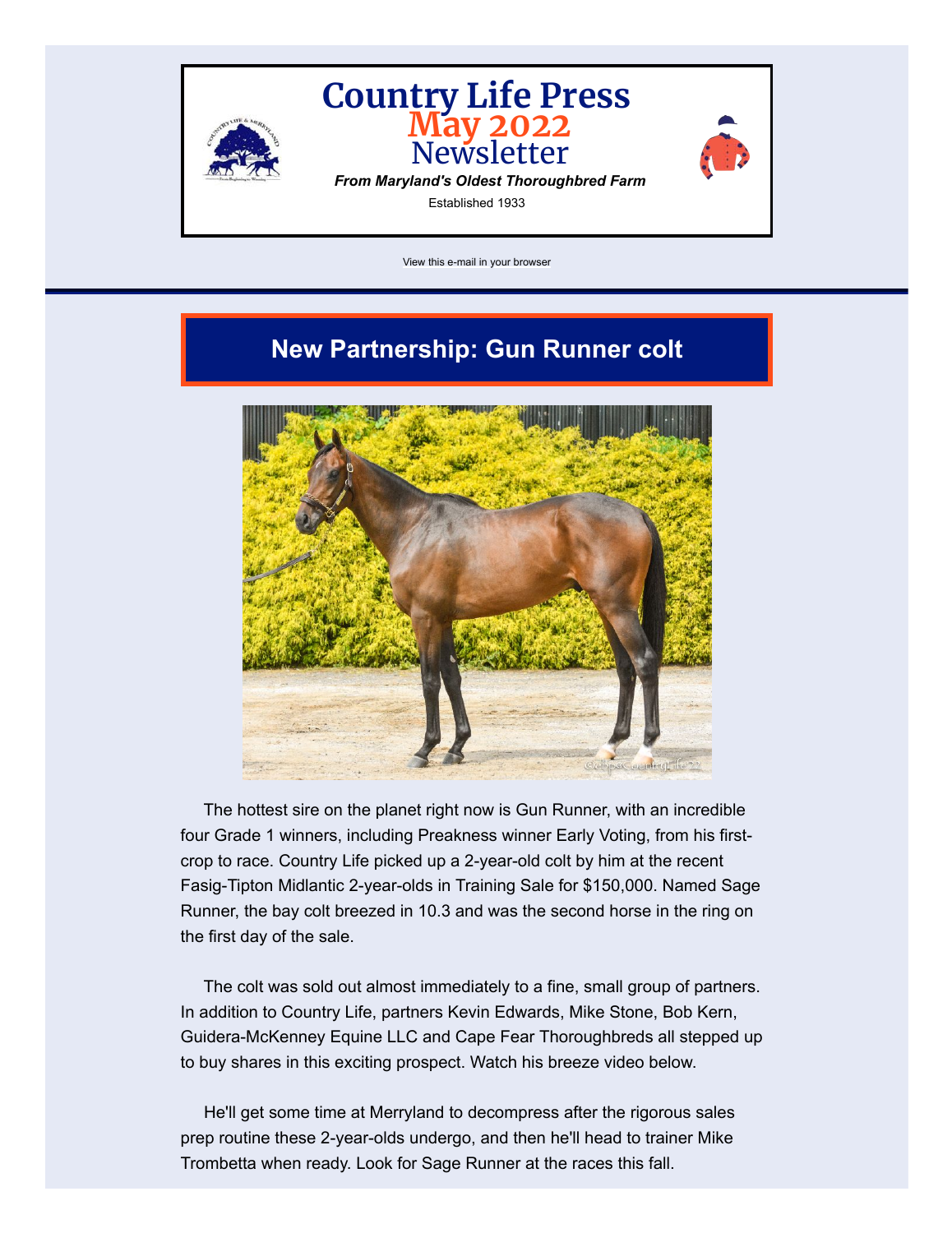

# **Maiden Win for Mosler Safe**



Partnership runner Mosler Safe got his maiden win at Pimlico on May 19th. The bay gelding had a string of runner up finishes in three of his previous five lifetime starts but got it done in the 5 furlong sprint at Old Hilltop. Several excited partners were on hand to celebrate the victory in the winner's circle.

Bred by Susan Wantz and foaled at Country Life out of the Sky Mesa mare Sky Given, the 4-year-old should like the turf too. His dam is a half-sister to two turf blacktype runners - stakes winner Giada Vegas and stakes-placed Battleofwinterfell. We'll hope to get him on the grass too.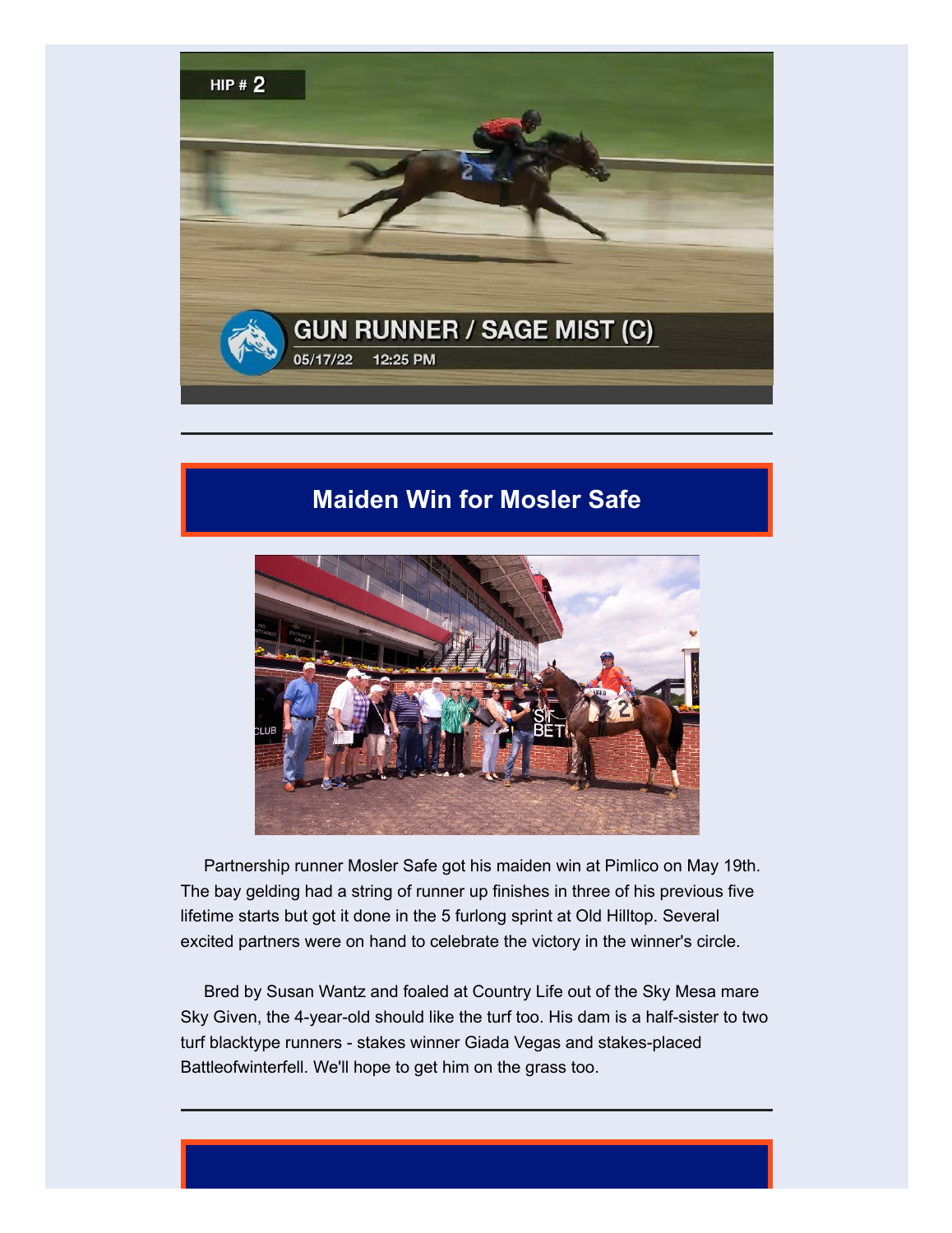## **Highest Priced Mid-Atlantic Sired Horses at Fasig-Tipton Midlantic 2-year-old Sale**



Friesan Fire - Kiss in the Forest filly (Sara Gordon photo) Hip #456 **Sold for \$350,000**



Mosler - Keep Right colt (Serita Hult photo) Hip #454 **Sold for \$165,000**

Country Life stallions Friesan Fire and Mosler topped all other Mid-Atlantic sires at the recent Fasig-Tipton Midlantic 2-year-olds in Training Sale on May 23-24.

A filly by Friesan Fire out of Kiss in the Forest, bred in Maryland by Charles Parker's Barak Farm & Sharon Dodgen, worked in :10 flat and was purchased by Marette Farrell as agent for Exline-Border Racing LLC for \$350,000. The filly was pinhooked into this sale by Tom McCrocklin, who bought her as a yearling for \$50,000. Her dam is a multiple stakes-placed winner by Forest Wildcat.

Mosler made his mark at the sale as well, with a big bay colt out of Keep Right bringing \$165,000 from Maddie Mattmiller for Jonathan Kinchen & Black Type TB. Bred in Maryland by Country Life Farm & Keep Right LLC, the colt won his class at the 2021 MHBA Yearling Show judged by Gary Contessa before being sold to Grassroots Training & Sales for \$27,000 at the Fasig-Tipton Midlantic Fall Yearling Sale last October.

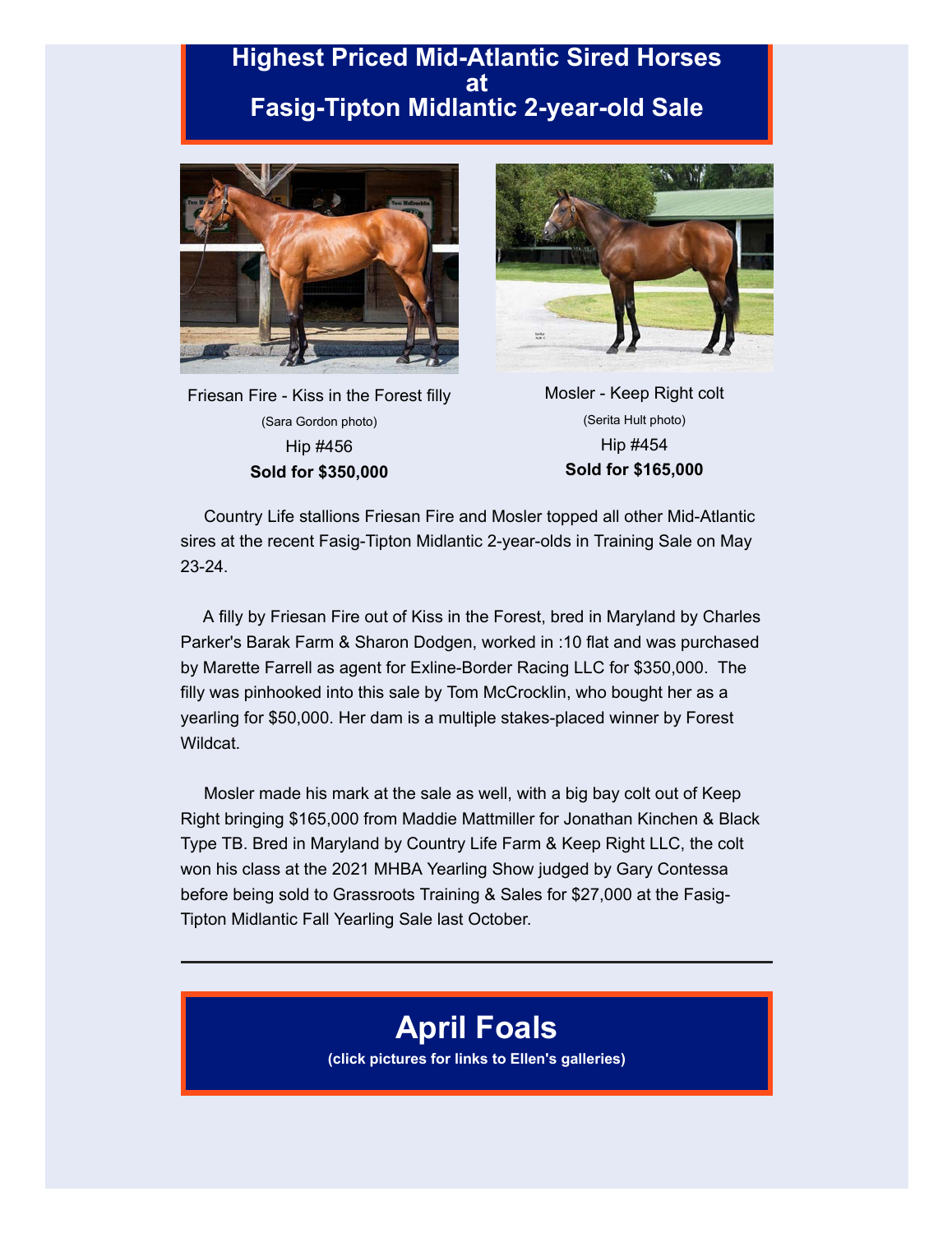## Starr Of Quality -**Gun Runner filly** April 2nd 2022 at 9:55 pm



Foaled at Country Life Farm

## **Bred by Country Life Farm & Starr of Quality LLC**

Hot Fun -Promises Fulfilled colt April 5th 2022 at 10:18 pm



Foaled at Country Life Farm

Meadow Gem -Madefromlucky filly April 3rd 2022 at 8:16 am



Foaled at Country Life Farm

**Bred by Lawrence M. Smith Racing**

> Bella Moneta -Temple City filly April 8th 2022 at 8:24 pm



Foaled at Country Life Farm

**Bred by Randy & Gary Ridgely Bred by Charles Parker's Barak Farm**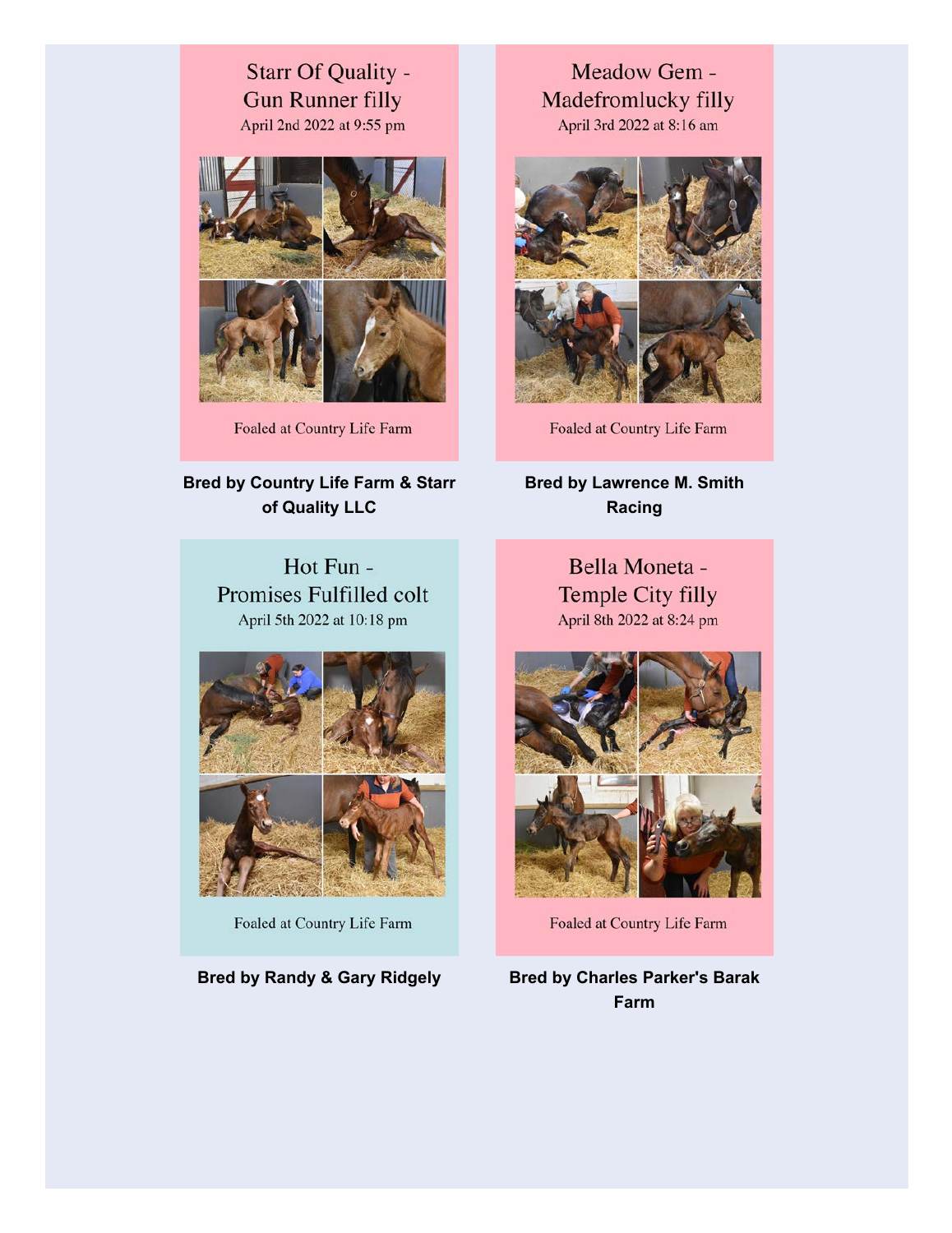## Blisstikus -Divining Rod colt April 9th 2022 at 3:52 am



Foaled at Country Life Farm

## **Bred by William Bayne & Super C Racing**

Miss Philly Dilly -Mosler colt April 18th 2022 at 2:46 am



Foaled at Country Life Farm

**Bred by Leo Holt's Angelinos Racing**

Missy Rules -Liam's Map filly April 11th 2022 at 2:30 pm



Foaled at Country Life Farm

## **Bred by Country Life Farm/Stone LLC**

Captive Melody -**Bourbon Courage filly** April 18th 2022 at 9:40 pm



Foaled at Country Life Farm

**Bred by Warning Drums Racing**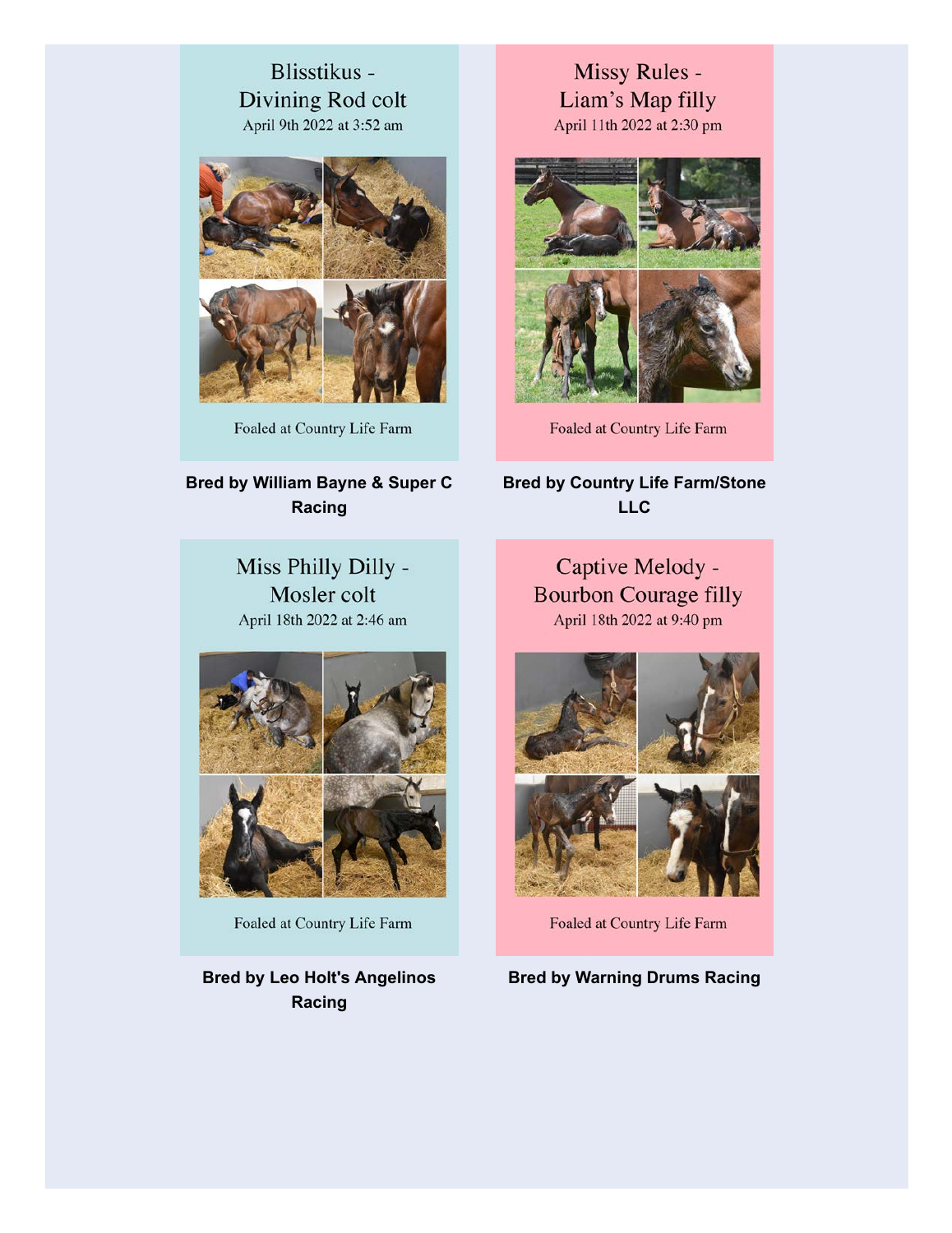## Belloma -Army Mule colt April 18th 2022 at 9:57 pm



Foaled at Country Life Farm

### **Bred by All the Way Stables LLC Bred by Jay Williamson**

Inshannity -**Maximum Security filly** April 28th 2022 at 11:44 pm



Foaled at Country Life Farm

Parade Of Colors -Divining Rod colt April 20th 2022 at 6:01 pm



Foaled at Country Life Farm

**Bred by All the Way Stables LLC**

**[Foaling Webcam](https://www.youtube.com/channel/UCGS097xG6wlseiGxnzPPBOw)**

# **Country Life Bred or Sired Winners**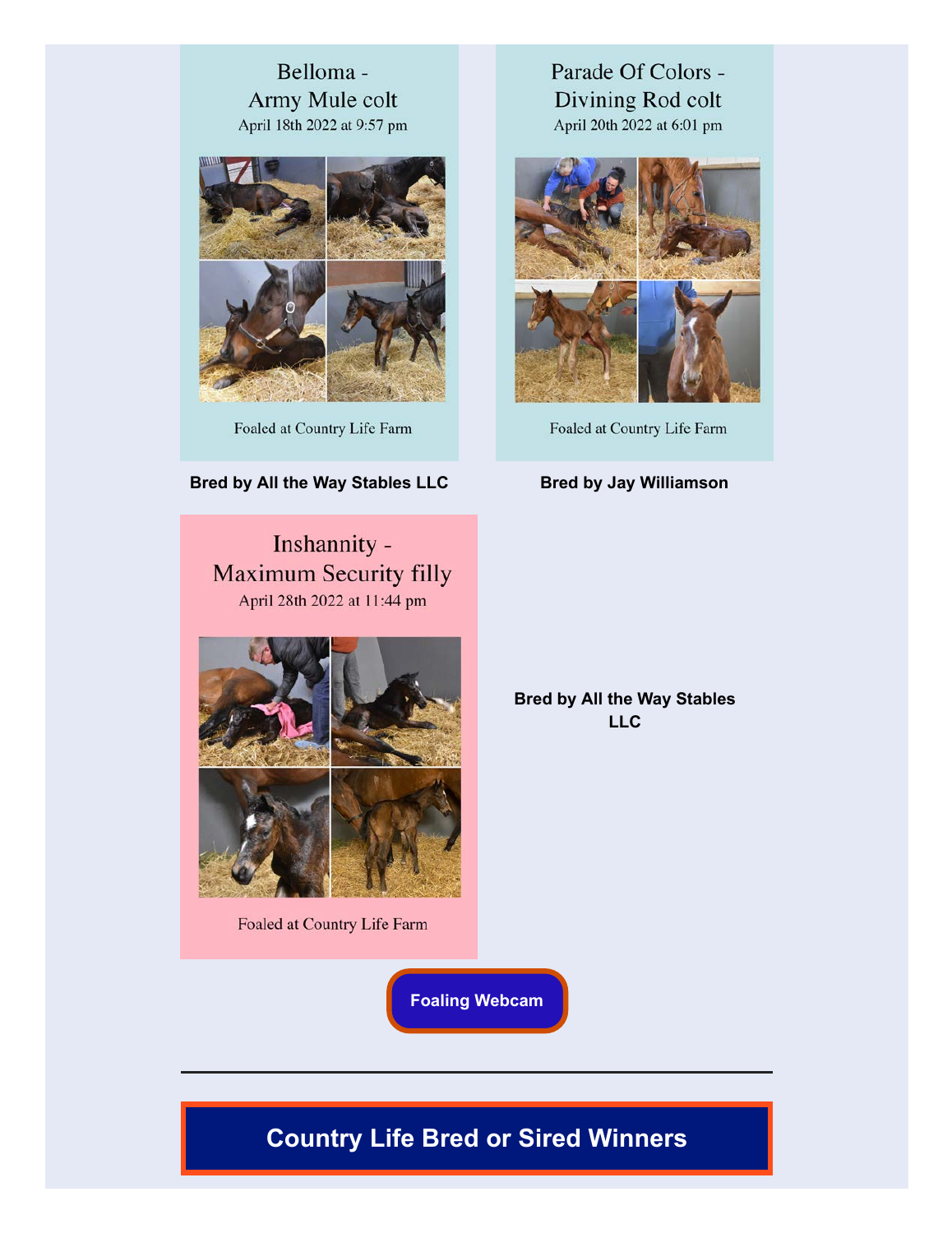#### **DIVINING ROD**

*CLIMBER:* 5/9 at IND, Maiden (breeder Dawn Martin; owner Southwest Racing Stables Inc. and Bruce Murphy)

*DIVINING STAR:* 5/14 at CMR (PR), Claiming (breeder Country Life Farm, Divining Rod Syndicate & Luisa Cuprill; owner Establo Carmen Anita)

*PARTY MONSTER:* 5/21 at CT, Maiden (breeder Charles J. Reed & Henry Hoke; owner Charles J. Reed)

*JASONTAKESLONG:* 5/27 at CT, Allowance (breeder Country Life Farm & As Long As Ittakes LLC; owner Timothy Freitag)

#### **MOSLER**

*I'M BLUSHING:* 5/12 at PIMLICO, Allowance (breeder/owner John & Cheryl Banner)

*FULL MOON LOVER:* 5/12 at CT, Maiden (breeder/owner Ronney & Nicole Brown)

*MOSLER SAFE:* 5/19 at PIM, Maiden (breeder Susan Wantz; owner Country Life Farm & Mosler Safe LLC)

#### **FRIESAN FIRE**

*MISSION OBERON:* 5/9 at PARX, Claiming (breeder Country Life Farm & Friesan Fire Syndicate; owner Dante Carlo Stable)

*AZURE FIRE:* 5/18 at CT, Claiming (breeder Monte Steele; owner Joseph Pyke)

#### **OTHER COUNTRY LIFE/PARTNERSHIP-bred winners:**

*ONE SILK STOCKING:* 5/21 at GG, Maiden (breeder Country Life Farm & Keep Right Broodmare LLC; owner Roadrunner Racing, Neil A. Haymes, Dennis O'Neill and William Strauss)

*ACE NINE NINE:* 5/26 at PEN, Claiming (breeder Country Life Farm; owner Larry Rabold)

# **Virtual Stallion Show**

**Click to watch ------------->**